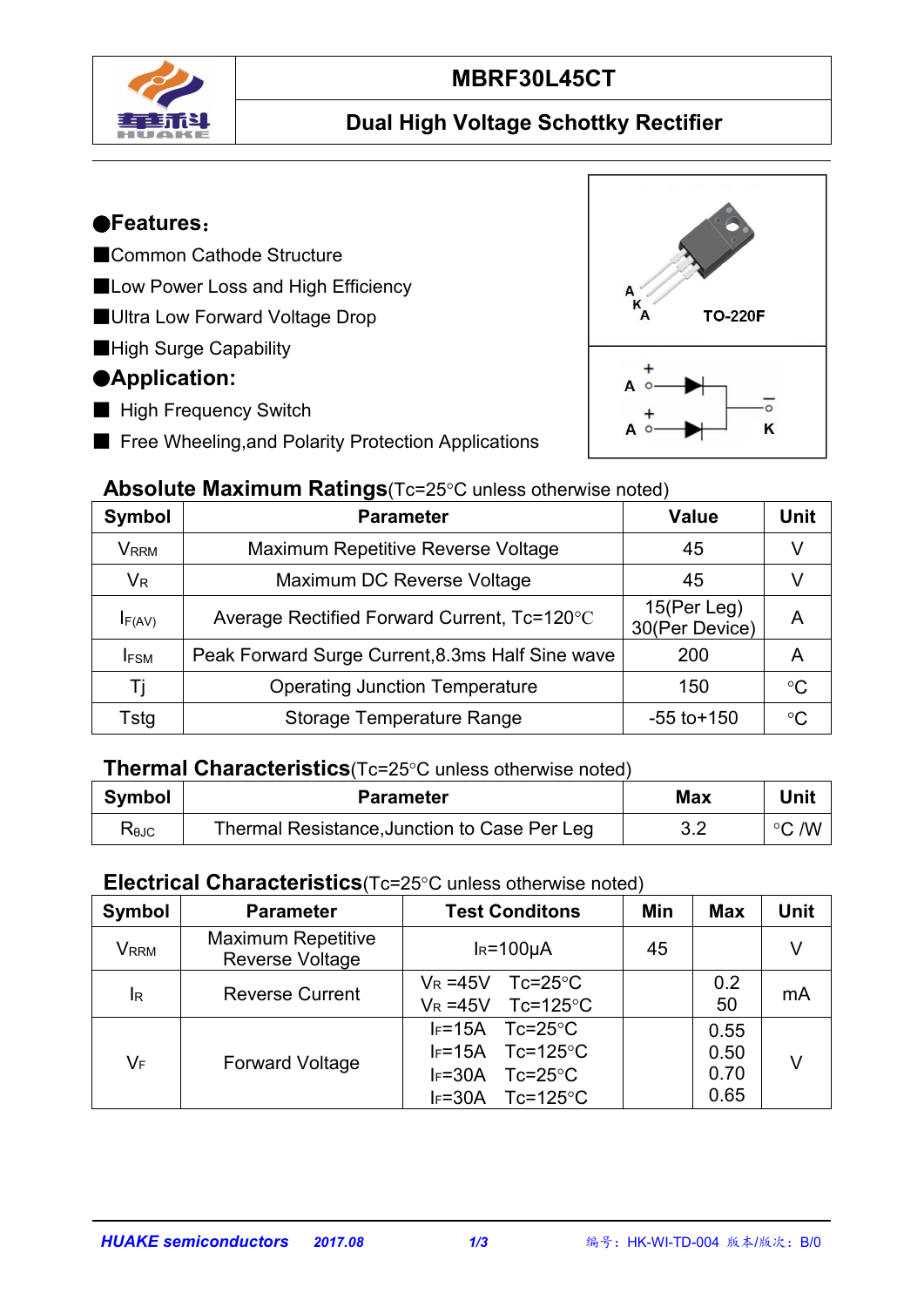

#### **MBRF30L45CT**

### **Dual High Voltage Schottky Rectifier**

### **Typical Performance Characteristics**



#### **Figure 1. Forward Current Characteristics Figure 2. Reverse Leakage Current**





![](_page_1_Figure_9.jpeg)